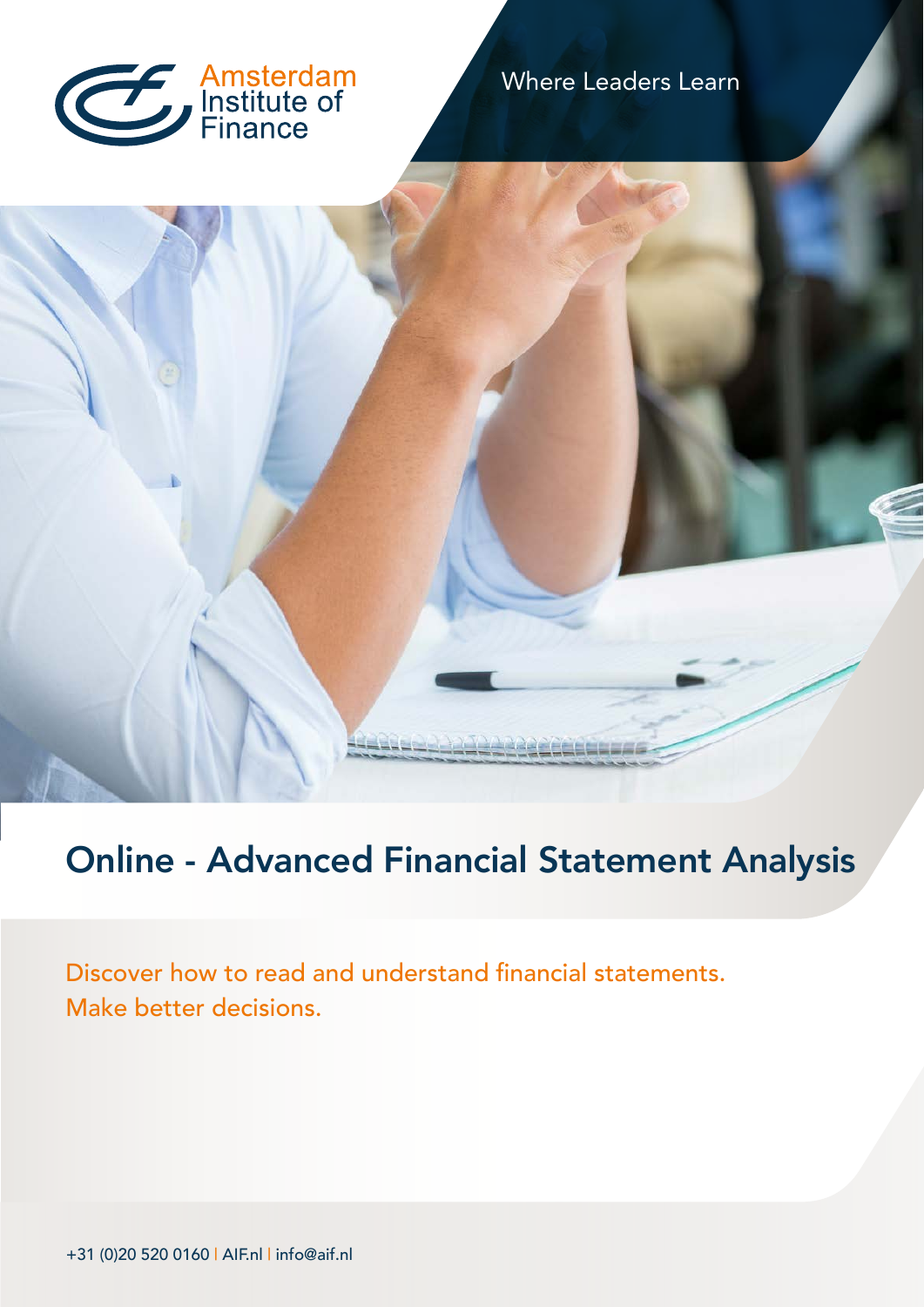#### **Overview**

Are you interested in building deeper skills in analyzing accounting information? Do you want to make smarter financial decisions? Do you need to understand a company's profitability? Are you interested in a firm's growth in revenues and earnings, and how that growth drives share prices? Are you concerned with a firm's risk? Do you want to be able to evaluate a firm's financial statements? Do you want to learn how to evaluate "accounting quality" and adjust the statements if you suspect earnings management? Will it be helpful for you to forecast and model a firm's future earnings and cash flows, and use those expectations to estimate share value?

These are questions of great importance for many finance professionals. Companies' reported financial statements provide a wealth of information to understand profitability, growth, risk, and value. But to unlock that wealth of information, you have to know where to look and how to analyze the numbers.

The online Advanced Financial Statement Analysis program will provide you with an analytical framework and practical tools to analyze and exploit information in corporate financial statements.

#### IFRS and U.S. GAAP

Financial reporting under IFRS and U.S. GAAP provides corporate managers with wide latitude in how they measure and report financial performance and position. Managers can use this latitude to inform or to mislead stakeholders. Past financial reporting scandals (e.g., Enron) reveal that managers who engage in earnings management or fraud can do hug damage. Therefore, this program will also increase your ability to assess accounting quality, and detect and undo earnings management.

The online Advanced Financial Statement Analysis program combines live virtual sessions with prerecorded sessions that the participants can follow at their own convenience.

## "Excellent in every aspect!" *– Senior Analyst Riyad Capital Saudi Arabia*

### How you will benefit

- Analyze and use the information that firms report in balance sheets, income statements, statements of cash flows, and related notes
- ◆ Understand the types of accounting choices and estimates under IFRS and US GAAP that managers make in terms of their business strategy, con straints, and especially incentives
- Evaluate firms' accounting quality, and test for the likelihood of fraud
- $\blacktriangleright$  Know how to restate firms' reported financial statements to undo earnings management, when needed

### Faculty

Jim Wahlen is Professor of Accounting, Chair of the Accounting Department, and the James R. Hodge Chair of Excellence at the Kelley School of Business at Indiana University. His teaching and research interests focus on financial accounting and the capital markets. Jim is an award-winning teacher, and co-author of *Financial Reporting and Statement Analysis: A Strategic Perspective*. He received his PhD from the University of Michigan in 1991, and has had public accounting experience in both Milwaukee and Seattle.

 5 days € 3,250 Check AIF.nl for dates

**CFA Society<br>Netherlands** 



This program is eligible for 18 CE credit hours as granted by CFA Society VBA Netherlands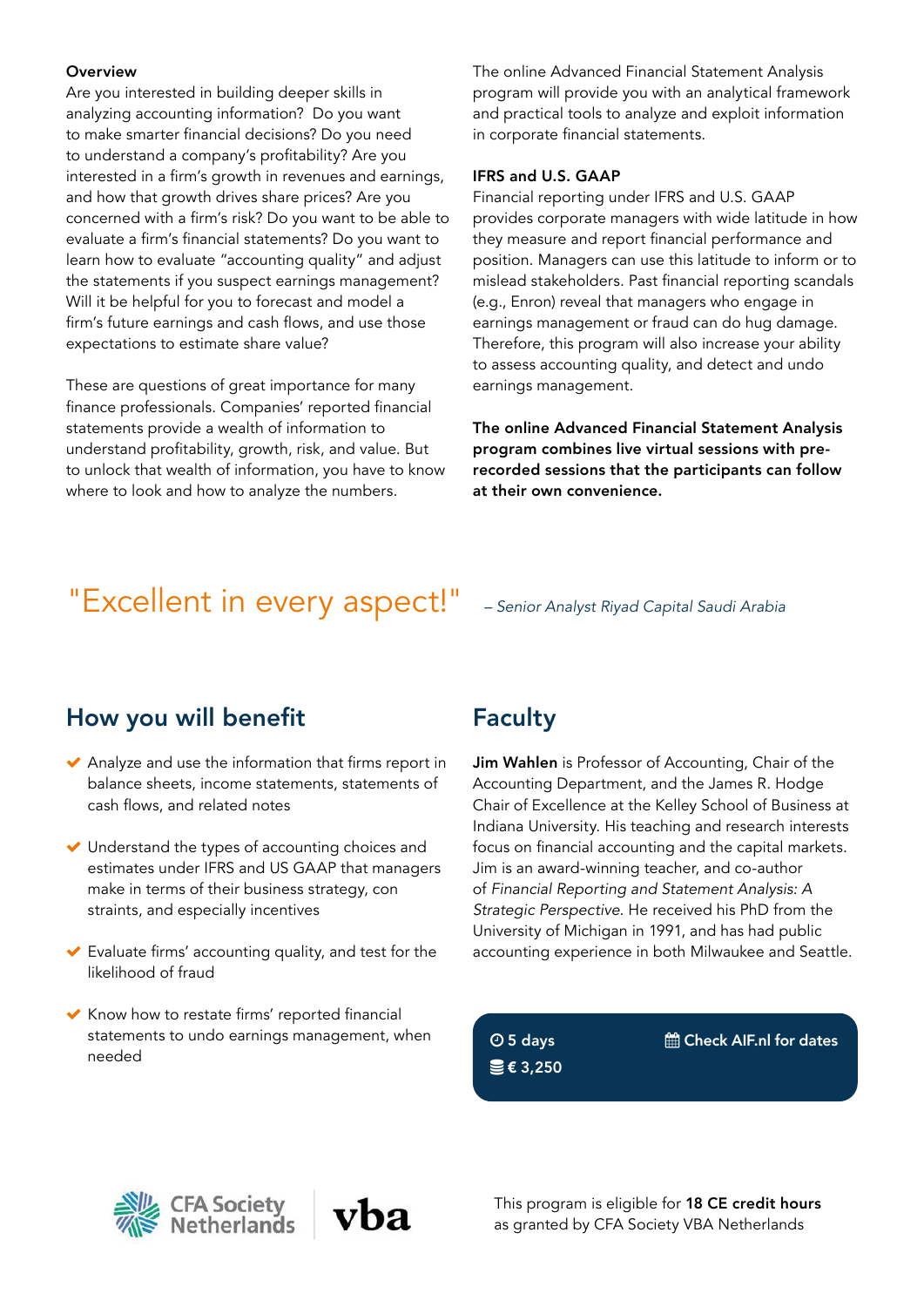### Program Content

### The program develops and applies a six-step framework for analysis and valuation of companies:

- Competitive dynamics within an industry
- A firm strategy and competitive advantages
- Accounting and financial reporting quality
- Financial analysis, focusing on profitability, risk, and growth
- Forecasting future earnings and cash flows
- Valuation and investment decision-making

### The program consists of the following three integrated parts:

I. Financial Statement Information: Enhance your understanding of the accounting information in annual reports (balance sheets, income statements, statements of cash flows). Examine the information that financial statements contain & assess accounting choices managers make

II. Analysis: Analyze how financial statement information captures risk and success in the competitive environment. Practical tools that enable you to assess a firm's profitability, risk and growth. Evaluate accounting and earnings quality, and undo the effects of earnings management.

III. Accounting-based Valuation: Learn and apply state-of-the-art accounting-based valuation techniques (discounted free cash flows, residual income, valuation).

| <b>Preparation for Day 1</b>                  |                                             |
|-----------------------------------------------|---------------------------------------------|
| Apple Industry and Strategy                   | Asynchronous - pre-recorded session (1 h)   |
| Day 1                                         |                                             |
| A Framework for Financial Statements Analysis | Synchronous (live virtual session)          |
| The Role of Earnings in the Capital Markets   | Synchronous (live virtual session)          |
| <b>Preparation for Day 2</b>                  |                                             |
| <b>Accounting Quality Analysis</b>            | Asynchronous - pre-recorded session (1.5 h) |
| <b>CUC Accounting Quality</b><br>Day 2        | Asynchronous - pre-recorded session (1 h)   |
| Apple's Accounting Quality                    | Synchronous (live virtual session)          |
| <b>CUC Accounting Quality</b>                 | Synchronous (live virtual session)          |
| <b>Preparation for Day 3</b>                  |                                             |
| Intro: Ratios Analysis                        | Asynchronous - pre-recorded session (1 h)   |
| Day 3                                         |                                             |
| Ratios Analysis                               | Synchronous (live virtual session)          |
| Ratios Analysis Application                   | Synchronous (live virtual session)          |
| <b>Preparation for Day 4</b>                  |                                             |
| Forecasting Lecture<br>Day 4                  | Asynchronous - pre-recorded session (1.5 h) |
| <b>Forecasting Application</b>                | Synchronous (live virtual session)          |
| <b>Preparation for Day 5</b>                  |                                             |
| <b>Basics of Valuation</b><br>Day 5           | Asynchronous - pre-recorded session (1 h)   |
| Valuation: Free Cash Flows                    | Synchronous (live virtual session)          |
| Residual Income and Multiples                 | Synchronous (live virtual session)          |
| Application of Valuation Models to Apple      | Synchronous (live virtual session)          |